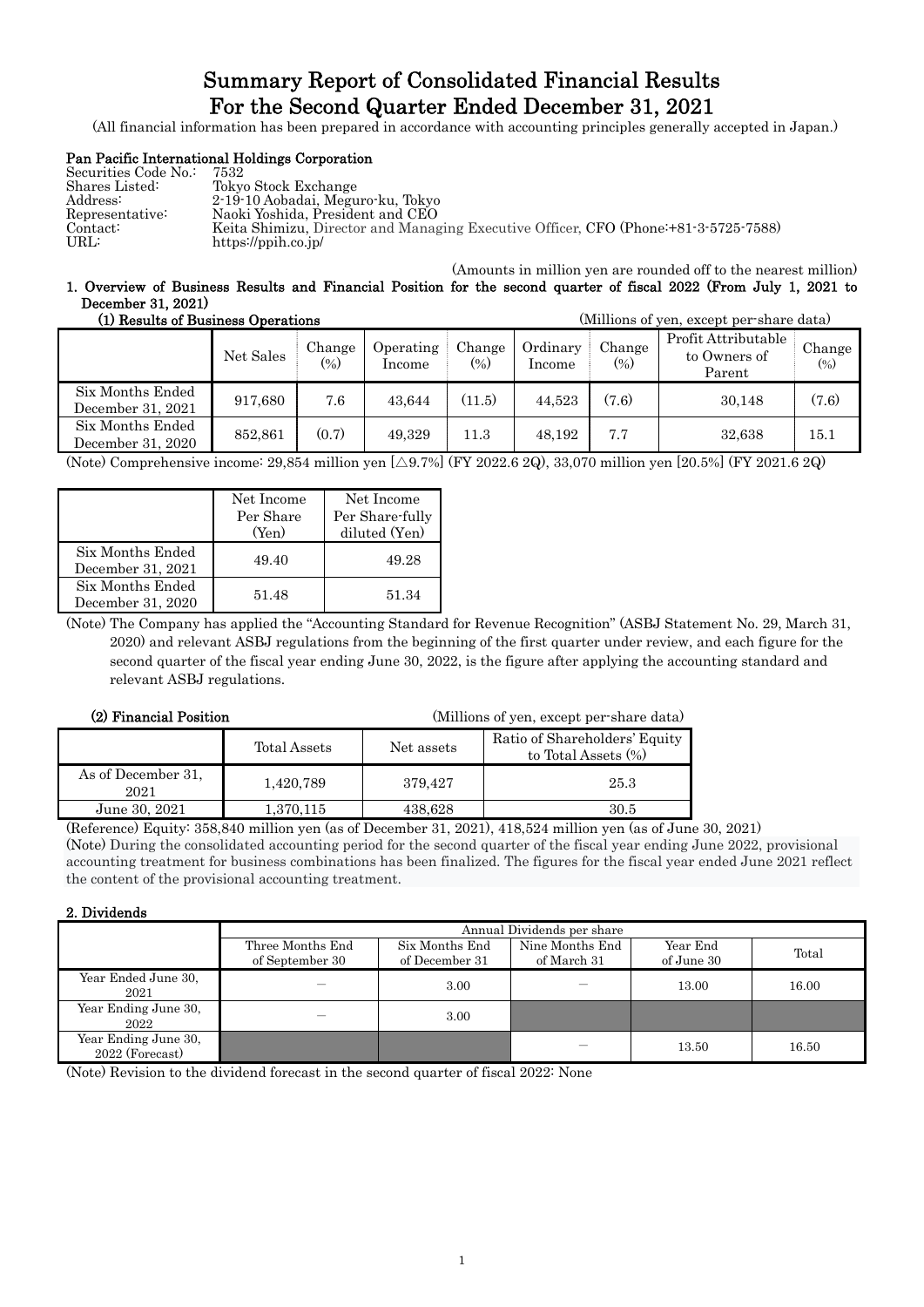### 3. Consolidated Business Forecast:For the year ending June 30, 2022 (From July 1, 2021 to June 30, 2022)

(Millions of yen, except per-share data)

|                              | Net Sales | Change<br>$(\%)$ | Operating<br>Income | Change<br>(0) | Ordinarv<br>Income | Change<br>(%) | Profit<br>Attributable<br>to Owners of<br>Parent | Change<br>$(\%)$ | Net Income<br>per<br>Share(Yen) |
|------------------------------|-----------|------------------|---------------------|---------------|--------------------|---------------|--------------------------------------------------|------------------|---------------------------------|
| Year Ending<br>June 30, 2022 | .870,000  | 9.4              | 85,000              | $4.6\,$       | 83,000             | 1.9           | 57,600                                           | 7.2              | 95.46                           |

(Note) 1. Revision to the business forecast in the second quarter of fiscal 2022: None

2. The year-on-year percentage change for the whole financial year has been retroactively revised due to the finalization of provisional accounting treatment for business combinations. Therefore, the year-on-year

percentage change is shown in comparison with the figures for the previous term after retroactive adjustment.

#### 4. Others

(1) Significant changes in the scope of consolidation: None

Newly consolidated:  $-$  , Excluded: $-$ 

- (2) Simplified accounting methods and special accounting methods for preparation of the quarterly consolidated financial statements: None
- (3) Changes in accounting policies concerning preparation of quarterly consolidated financial statements
	- ① Changes in line with revision to accounting standards: Yes
	- ② Other changes: None
	- ③ Changes in accounting estimates: None
	- ④ Restatement: None
- (4) Number of outstanding shares (Common share)

| 1) Number of outstanding shares (Treasury share included) | December 31, 2021 | 634,321,440 shares |
|-----------------------------------------------------------|-------------------|--------------------|
|                                                           | June 30, 2021     | 634,239,440 shares |
| 2 Number of treasury share                                | December 31, 2021 | 38,073,224 shares  |
|                                                           | June 30, 2021     | $18,924$ shares    |
| 3 Average number of outstanding shares during the period  | December 31, 2021 | 610,276,423 shares |
|                                                           | December 31, 2020 | 634,012,803 shares |

※This financial summary is not subject to audit conducted by certified public accountants or an audit corporation.

※Explanation regarding the appropriate use of forecasts of business results

The financial forecasts of business results are based on judgments and estimates that have been made using currently available information. By nature, such financial forecasts are subject to uncertainties and risks. Therefore, actual results might be significantly different from the aforementioned forecasts for a variety of reasons, including changes in economic environments related to our business, market trends and foreign currency exchange rates.

※The Company plans to hold a financial result briefing for security analysts and institutional investors on February 10, 2022. Presentation materials for the briefing will be available on the Company's website.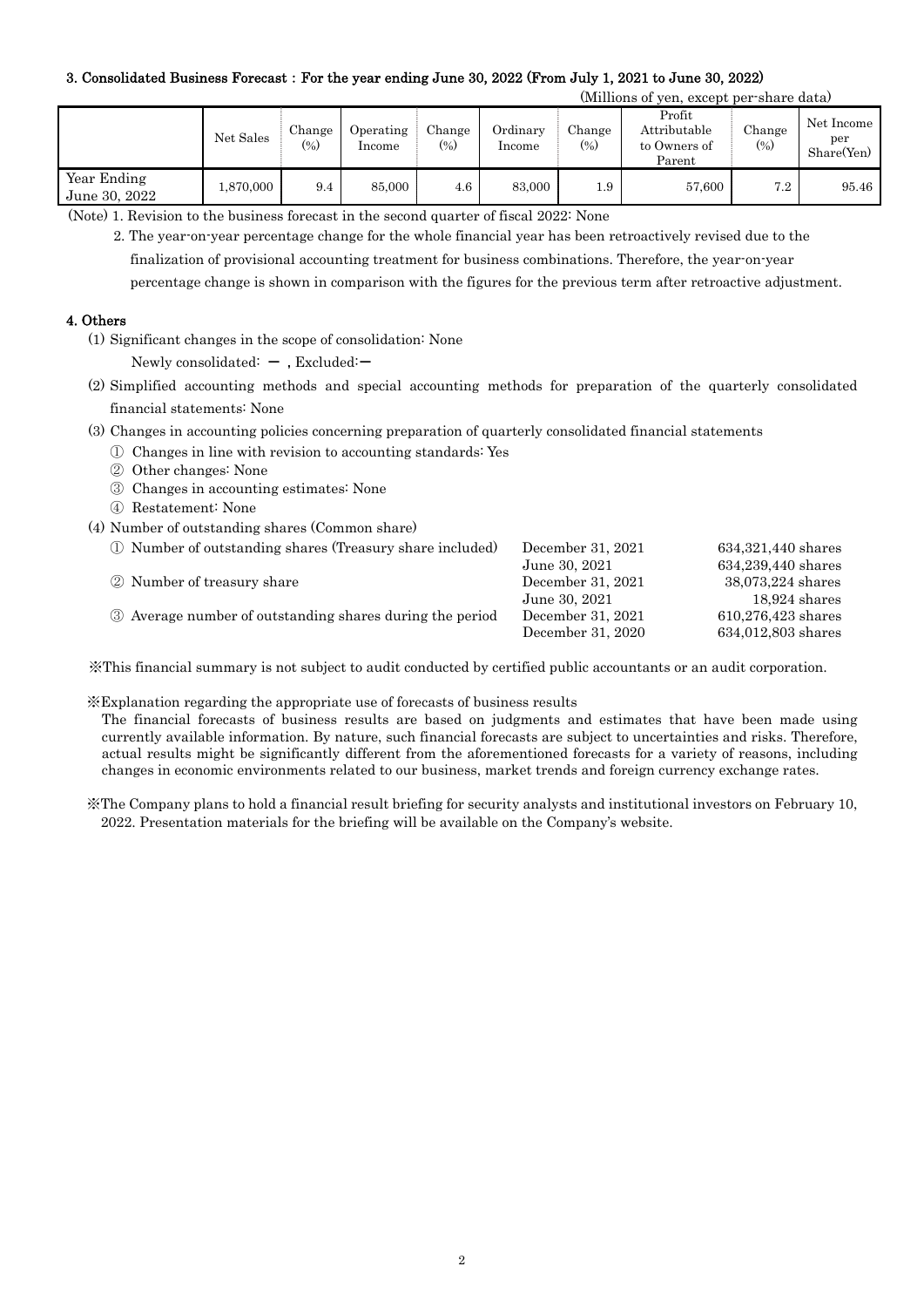| <b>Consolidated Quarterly Balance Sheets</b> |  |  |  |
|----------------------------------------------|--|--|--|
|----------------------------------------------|--|--|--|

| Consolidated Quarterly Balance Sheets |                        |                                         |
|---------------------------------------|------------------------|-----------------------------------------|
|                                       |                        | (Millions of yen)<br>As of December 31, |
|                                       | As of June 30,<br>2021 | 2021                                    |
|                                       | Amount                 | Amount                                  |
| Assets                                |                        |                                         |
| Current assets                        |                        |                                         |
| Cash and deposits                     | ¥157,522               | ¥162,302                                |
| Notes and accounts receivables-trade  | 21,074                 | 30,249                                  |
| Accounts receivables - installment    | 65,491                 | 80,978                                  |
| Operating loans                       | 7,658                  | 7,703                                   |
| Merchandise and finished goods        | 203,416                | 218,317                                 |
| Prepaid expenses                      | 7,671                  | 8,533                                   |
| Deposits paid                         | 4,364                  | 16,540                                  |
| Other                                 | 29,488                 | 18,993                                  |
| Allowance for doubtful accounts       | (1,276)                | (1,540)                                 |
| Total current assets                  | 495,406                | 542,073                                 |
|                                       |                        |                                         |
| Non-current assets                    |                        |                                         |
| Property, plant and equipment         |                        |                                         |
| Buildings and structures, net         | 261,481                | 263,548                                 |
| Tools, furniture and fixtures, net    | 32,848                 | 34,654                                  |
| Lands                                 | 317,402                | 317,414                                 |
| Right of use assets, net              | 22,672                 | 22,906                                  |
| Other, net                            | 9,347                  | 13,807                                  |
| Total property, plant and equipment   | 643,750                | 652,328                                 |
| Intangible assets                     |                        |                                         |
| Goodwill                              | 55,411                 | 55,225                                  |
| Other                                 | 23,255                 | 23,628                                  |
| Total intangible assets               | 78,667                 | 78,853                                  |
| Investments and other assets          |                        |                                         |
| Investment securities                 | 29,082                 | 29,560                                  |
| Long-term loan receivables            | 1,192                  | 1,152                                   |
| Long-term prepaid expenses            | 5,140                  | 5,272                                   |
| Retirement benefit assets             | 16,756                 | 16,895                                  |
| Deferred tax assets                   | 24,558                 | 20,089                                  |
| Lease and guarantee deposits          | 73,882                 | 73,054                                  |
| Other                                 | 3,802                  | 3,660                                   |
| Allowance for doubtful accounts       | (2,120)                | (2, 146)                                |
| Total investments and other assets    | 152,292                | 147,535                                 |
| Total non-current assets              | 874,709                | 878,716                                 |
| Total assets                          | ¥1,370,115             | ¥1,420,789                              |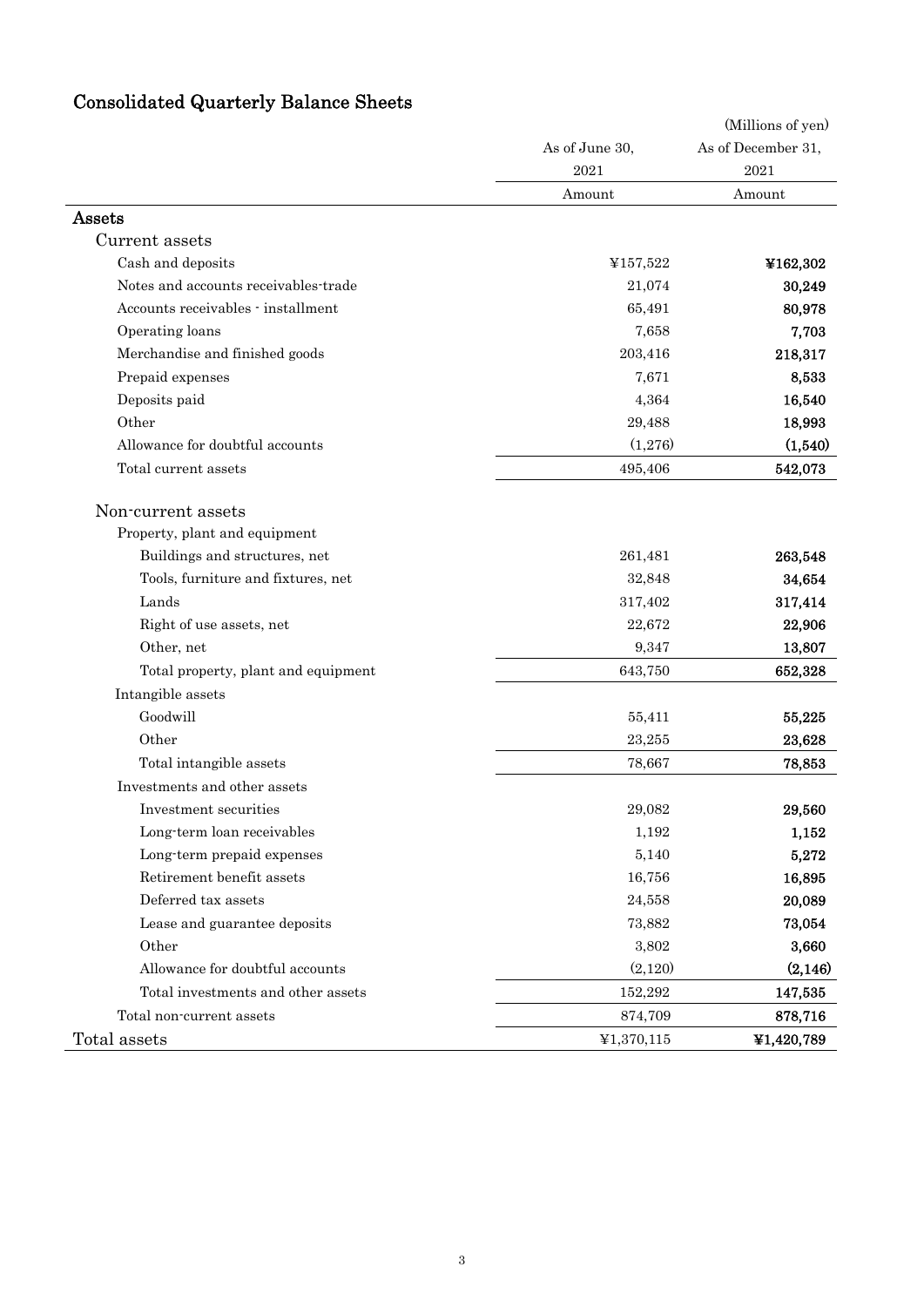| (Millions of yen)  |  |
|--------------------|--|
| As of December 31, |  |
| 2021               |  |
| Amount             |  |
|                    |  |
|                    |  |
| ¥205,956           |  |
| 690                |  |
| 31,597             |  |
| 21,514             |  |
|                    |  |
| 55,902             |  |
| 1,496              |  |
| 21,169             |  |
| 20,583             |  |
| 9,930              |  |
| 2,406              |  |
| 11,273             |  |
| 16,186             |  |
| 398,702            |  |
|                    |  |
| 283,200            |  |
| 258,530            |  |
| 21,442             |  |
| 24,767             |  |
|                    |  |
| 54,721             |  |
| 642,660            |  |
| 1,041,362          |  |
|                    |  |
|                    |  |
| 23,191             |  |
| 17,160             |  |
| 398,055            |  |
| (80, 956)          |  |
| 357,449            |  |
|                    |  |
| 1,365              |  |
| (157)              |  |
| 184                |  |
| 1,391              |  |
| 272                |  |
| 20,315             |  |
| 379,427            |  |
|                    |  |
|                    |  |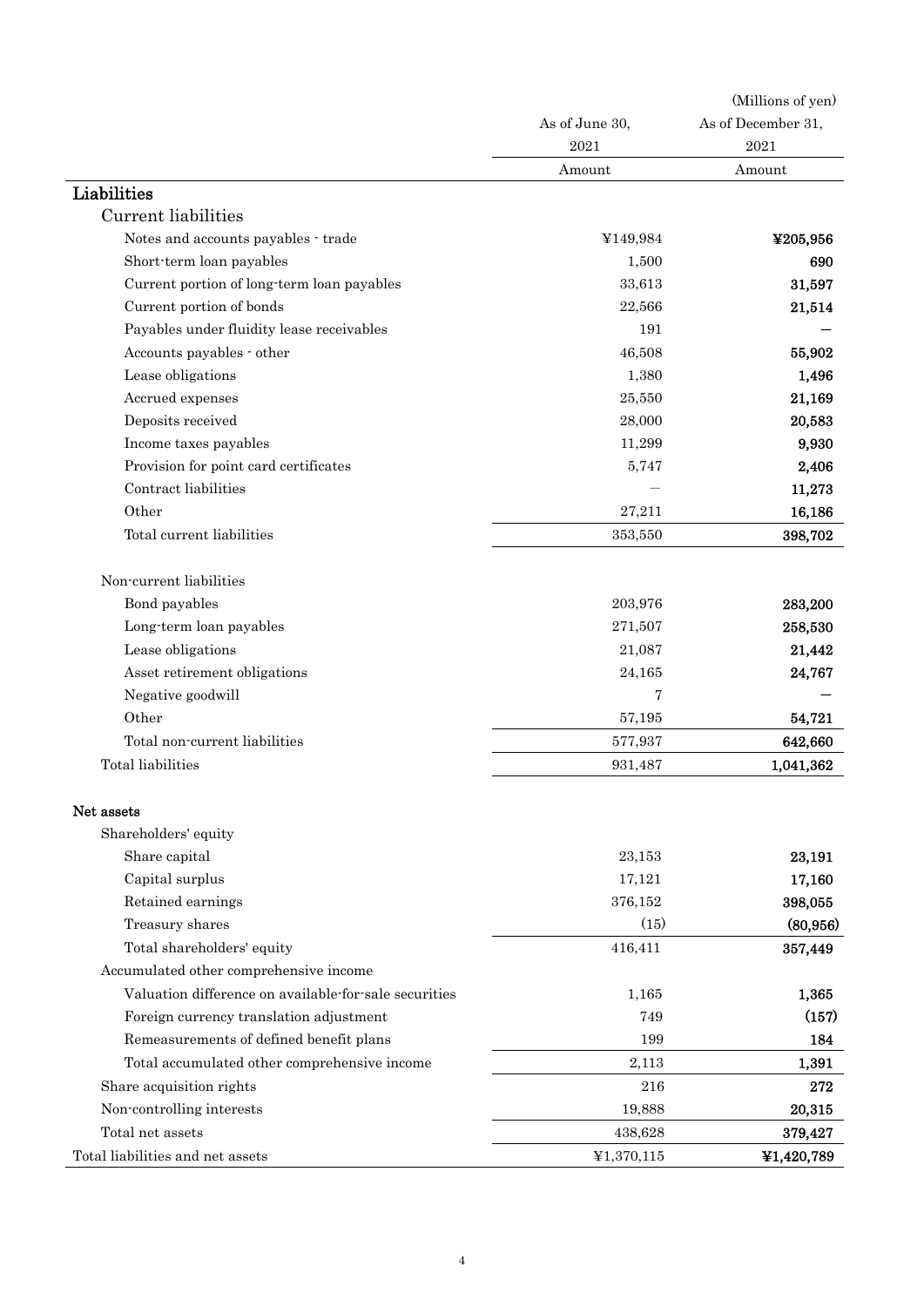# Consolidated Quarterly Statements of Income

|                                                               |                   | (Millions of yen) |
|---------------------------------------------------------------|-------------------|-------------------|
|                                                               | Six months ended  | Six months ended  |
|                                                               | December 31, 2020 | December 31, 2021 |
|                                                               | Amount            | Amount            |
| Net sales                                                     | ¥852,861          | ¥917,680          |
| Cost of sales                                                 | 601,667           | 649,814           |
| Gross profit                                                  | 251,194           | 267,866           |
| Selling, general and administrative expenses                  | 201,865           | 224,222           |
| Operating income                                              | 49,329            | 43,644            |
| Non-operating income                                          |                   |                   |
| Interest and dividend income                                  | 297               | 604               |
| Amortization of negative goodwill                             | 43                | 7                 |
| Share of profit of entities accounted for using equity method | 148               | 239               |
| Foreign exchange gains                                        |                   | 2,523             |
| Other                                                         | 2,610             | 2,027             |
| Total non-operating income                                    | 3,098             | 5,401             |
| Non-operating expenses                                        |                   |                   |
| Interest expenses paid on loans and bonds                     | 2,505             | 3,695             |
| Foreign exchange loss                                         | 1,493             |                   |
| Cost of claim's liquidation                                   | 38                | 1                 |
| Other                                                         | 200               | 826               |
| Total non-operating expenses                                  | 4,236             | 4,522             |
| Ordinary income                                               | 48,192            | 44,523            |
| Extraordinary income                                          |                   |                   |
| Gain on sales of non-current assets                           | 96                | 6                 |
| Gain on insurance claims                                      | 822               |                   |
| Reversal of provision for environmental measures              | $\mathbf{1}$      | 73                |
| Other                                                         | 74                | $\bf{0}$          |
| Total extraordinary income                                    | 993               | 79                |
| Extraordinary losses                                          |                   |                   |
| Loss on retirement of non-current assets                      | 379               | 656               |
| Loss on closing of stores                                     | 214               | 49                |
| Loss on disaster                                              | 9                 | 15                |
| Other                                                         | 47                | 256               |
| Total extraordinary losses                                    | 649               | 976               |
| Profit before income taxes                                    | 48,536            | 43,626            |
| Income taxes - current                                        | 10,805            | 9,852             |
| Income taxes - deferred                                       | 4,297             | 3,272             |
| Total income taxes                                            | 15,102            | 13,125            |
| Profit                                                        | 33,434            | 30,501            |
| Profit attributable to non-controlling interests              | 795               | 353               |
| Profit attributable to owners of parent                       | ¥32,638           | ¥30,148           |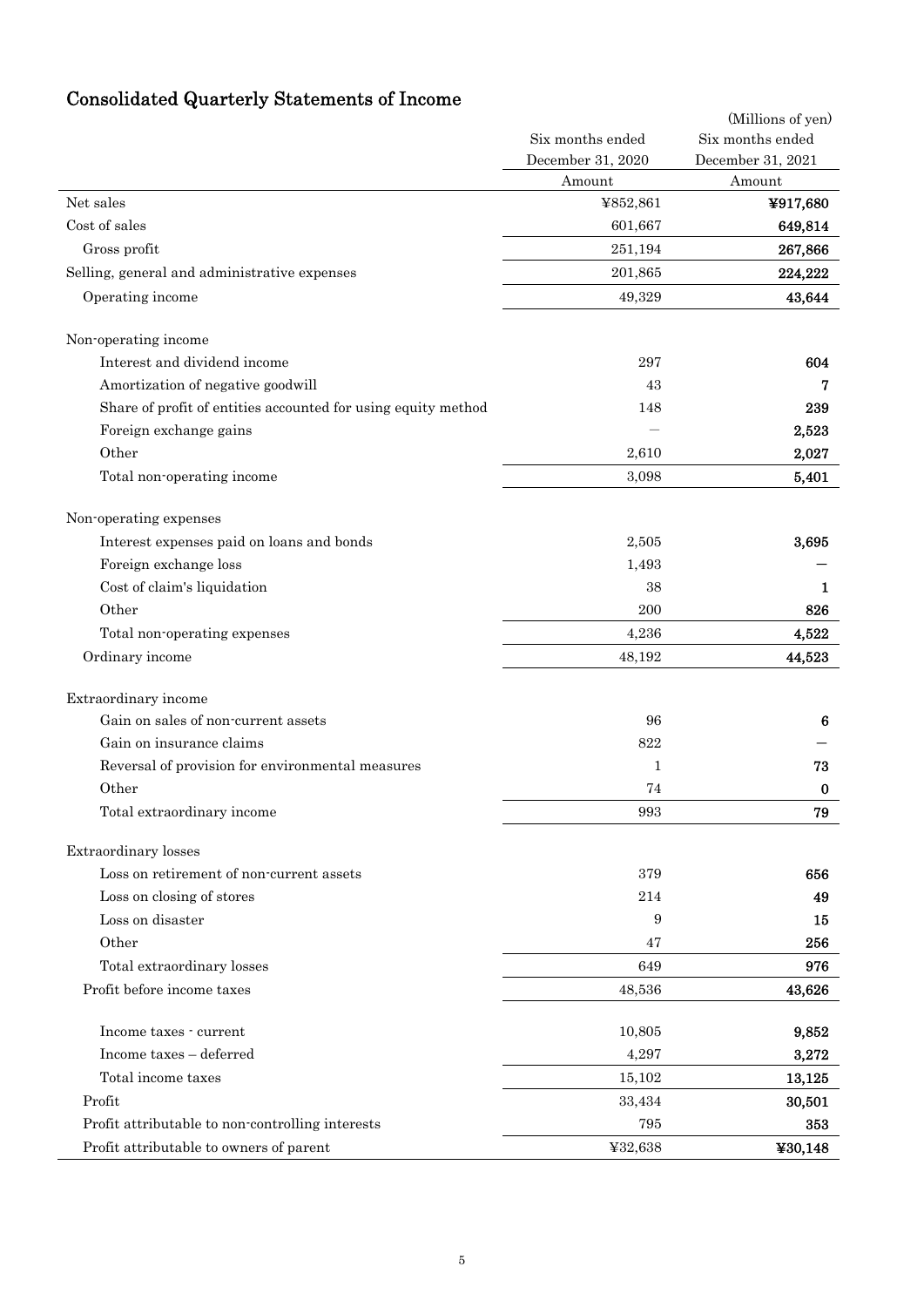## Consolidated Quarterly Statements of Comprehensive Income

| - 7                                                   |                   | (Millions of yen) |
|-------------------------------------------------------|-------------------|-------------------|
|                                                       | Six months ended  | Six months ended  |
|                                                       | December 31, 2020 | December 31, 2021 |
|                                                       | Amount            | Amount            |
|                                                       |                   |                   |
| Profit                                                | ¥33,434           | ¥30,501           |
| Other comprehensive income                            |                   |                   |
| Valuation difference on available-for-sale securities | 204               | 184               |
| Foreign currency translation adjustment               | (583)             | (812)             |
| Remeasurements of defined benefit plans, net of tax   | 3                 | (6)               |
| Share of other comprehensive income of affiliates     |                   |                   |
| accounted for using equity method                     | 12                | (12)              |
| Total other comprehensive income                      | (364)             | (647)             |
| Comprehensive income                                  | ¥33,070           | ¥29,854           |
| Comprehensive income attributable to:                 |                   |                   |
| Owners of parent                                      | ¥32,243           | ¥29,427           |
| Non-controlling interests                             | 827               | 427               |
|                                                       |                   |                   |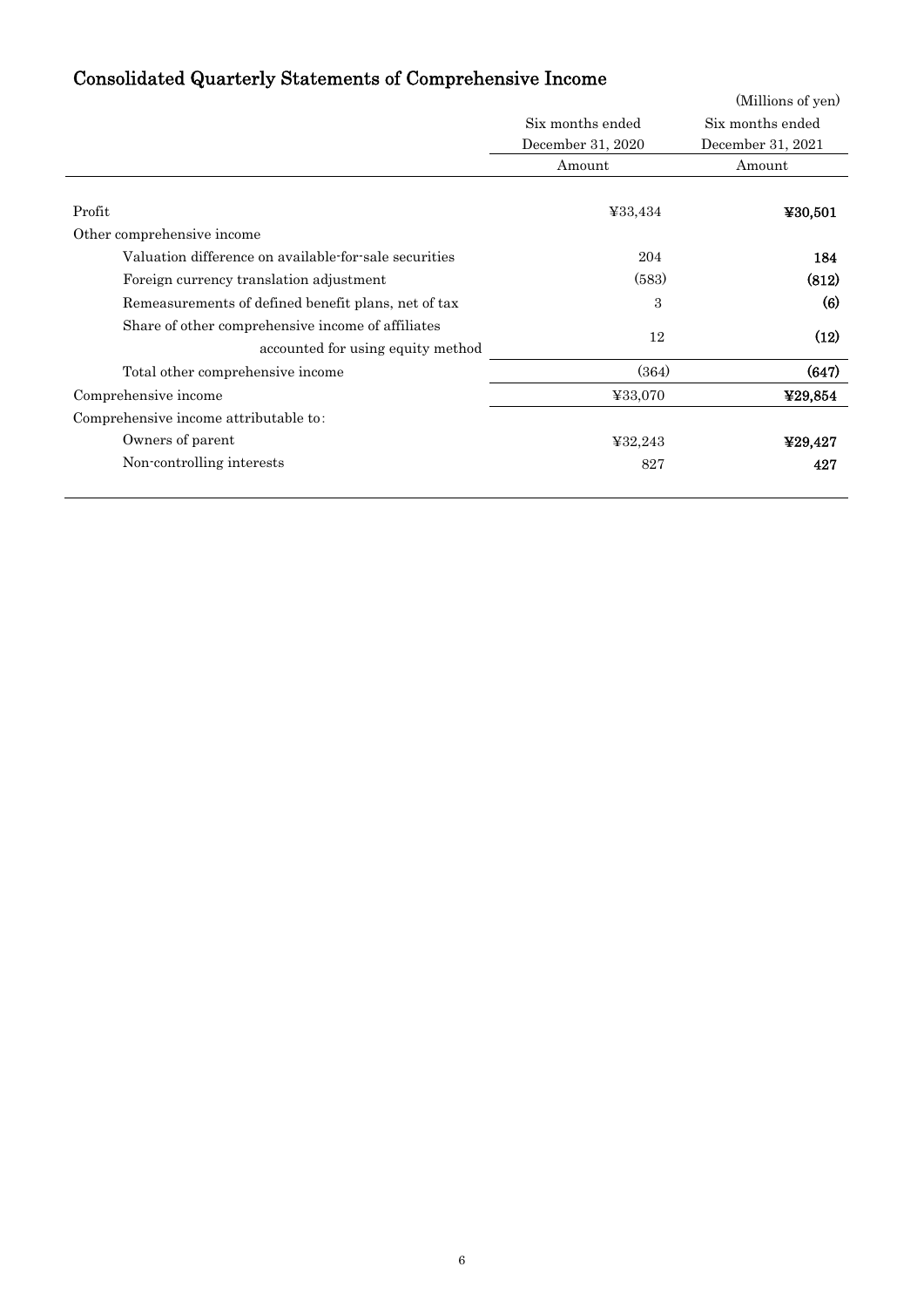# Consolidated Quarterly Statements of Cash Flows

|                                                                     |                                       | (Millions of yen)                     |  |
|---------------------------------------------------------------------|---------------------------------------|---------------------------------------|--|
|                                                                     | Six months ended<br>December 31, 2020 | Six months ended<br>December 31, 2021 |  |
|                                                                     | Amount                                | Amount                                |  |
| Cash flows from operating activities:                               |                                       |                                       |  |
| Profit before income taxes                                          | ¥48,536                               | ¥43,626                               |  |
| Depreciation and amortization                                       | 14,877                                | 18,453                                |  |
| Amortization of negative goodwill                                   | (43)                                  | (7)                                   |  |
| Decrease in provisions                                              | (3,535)                               | (6,201)                               |  |
| Interest and dividend income                                        | (297)                                 | (604)                                 |  |
| Interest expenses paid on loans and bonds                           | 2,505                                 | 3,695                                 |  |
| Share of profit of entities accounted for using equity method       | (148)                                 | (239)                                 |  |
| Loss on sales and retirement of property, plant and equipment       | 283                                   | 713                                   |  |
| Gain on insurance claims                                            | (822)                                 |                                       |  |
| Increase in notes and accounts receivables - trade                  | (8,741)                               | (9,808)                               |  |
| Increase in inventories                                             | (16, 865)                             | (14, 686)                             |  |
| Decrease in notes and accounts payables - trade                     | 46,869                                | 55,750                                |  |
| Increase in accounts receivables - installment                      | (6,525)                               | (15,534)                              |  |
| Increase in accounts payables - other                               | 4,219                                 | 9,578                                 |  |
| Increase in deposits received                                       | 4,947                                 | 6,868                                 |  |
| Other, net                                                          | 1,112                                 | (9,647)                               |  |
| Subtotal                                                            | 86,372                                | 81,956                                |  |
| Interest and dividend income received                               | 134                                   | 419                                   |  |
| Interest expenses paid                                              | (2,524)                               | (3,747)                               |  |
| Income taxes paid                                                   | (12, 711)                             | (28, 143)                             |  |
| Income taxes refund                                                 | 1,127                                 | 15,421                                |  |
| Proceeds from insurance benefits                                    | 1,286                                 |                                       |  |
| Payments for loss on disaster                                       | (49)                                  | (69)                                  |  |
| Dividends received from entities accounted for using equity method  |                                       | 21                                    |  |
| Net cash provided by operating activities                           | 73,635                                | 65,857                                |  |
|                                                                     |                                       |                                       |  |
| Cash flows from investing activities:                               |                                       |                                       |  |
| Payments for purchase of property, plant and equipment              | (18, 756)                             | (21, 707)                             |  |
| Proceeds from sales of property, plant and equipment                | 2,519                                 | 380                                   |  |
| Payments for purchase of intangible assets                          | (1,557)                               | (1,808)                               |  |
| Purchase of shares of subsidiaries and affiliates                   | (784)                                 |                                       |  |
| Payments for leasehold and guarantee deposits                       | (858)                                 | (338)                                 |  |
| Proceeds from collection of leasehold and guarantee deposits        | 3,300                                 | 766                                   |  |
| Payments for store opening in progress                              | (261)                                 | (546)                                 |  |
| Loan advances                                                       | (801)                                 |                                       |  |
| Other, net                                                          | 46                                    | (69)                                  |  |
| Net cash used in investing activities                               | (17, 153)                             | (23, 321)                             |  |
| Cash flows from financing activities:                               |                                       |                                       |  |
| Net increase (decrease) in short-term loan payables                 | 1,000                                 | (826)                                 |  |
| Repayments of long-term loan payables                               | (6,289)                               | (15, 919)                             |  |
| Proceeds from issuance of bonds                                     |                                       | 79,619                                |  |
| Redemption of bonds                                                 | (1,108)                               | (1,828)                               |  |
| Repayments of payables under securitization of lease receivables    | (3,353)                               | (192)                                 |  |
| Proceeds from issuance of common shares                             | 163                                   | 76                                    |  |
| Cash dividends paid                                                 | (7,607)                               | (8, 245)                              |  |
| Proceeds from share issuance to non-controlling shareholders        | 1,052                                 |                                       |  |
| Purchase of treasury shares                                         |                                       | (80, 941)                             |  |
| Other, net                                                          | (23)                                  | (852)                                 |  |
| Net cash used in financing activities                               | (16, 165)                             | (29, 108)                             |  |
| Effect of foreign exchange rate change on cash and cash equivalents | (2,184)                               | 2,965                                 |  |
|                                                                     | 38,133                                | 16,393                                |  |
| Net increase in cash and cash equivalents                           |                                       |                                       |  |
| Cash and cash equivalents at the beginning of period                | 183,602                               | 160,875                               |  |
| Cash and cash equivalents at the end of period                      | ¥221,734                              | ¥177,268                              |  |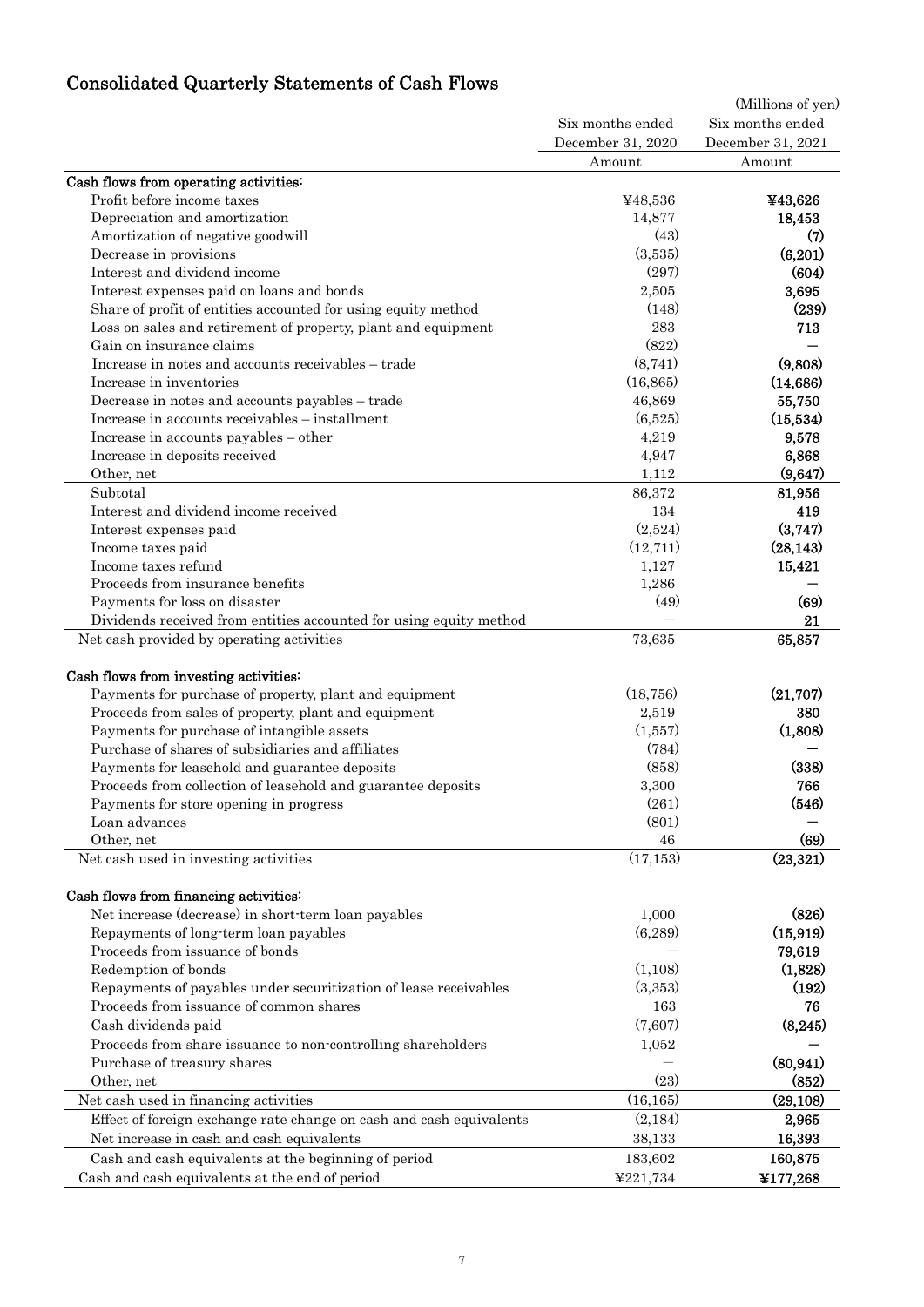### Segment Information

### For the second quarter ended December 31, 2021

#### 1. Information concerning sales and income by reporting segment

|                        | Reporting segment             |                        |                  |           |                          | Adjustm |                 |                          |
|------------------------|-------------------------------|------------------------|------------------|-----------|--------------------------|---------|-----------------|--------------------------|
|                        | Discount<br>Store<br>business | <b>GMS</b><br>business | Rent<br>business | Sub Total | Others<br>(Note 1)       | Total   | ent<br>(Note 2) | Consolidated<br>(Note 3) |
| Sales, Segment income  |                               |                        |                  |           |                          |         |                 |                          |
| Sales                  |                               |                        |                  |           |                          |         |                 |                          |
| Sales to third parties | ¥658,233                      | 222,317                | 29,820           | 910,370   | 7,310                    | 917,680 |                 | 917,680                  |
| Intersegment sales     | 3,713                         | 5,886                  | 642              | 10,241    | 2,095                    | 12,337  | (12, 337)       |                          |
| Total                  | 661,946                       | 228,203                | 30,462           | 920,611   | 9,405                    | 930,017 | (12, 337)       | 917,680                  |
| Segment income (loss)  | ¥35,162                       | ¥6,417                 | ¥5,357           |           | ¥46,936 $\vert$ ¥(3,371) | ¥43,565 | ¥79             | 43,644                   |

(Millions of yen)

Notes

1. "Others" includes the service related to the operation of the Company (Holdings Company), Credit card service and so on, which does not belong to the Reporting segment.

2. The ¥79 million adjustment to segment income is an intersegment elimination.

3. Segment income is adjusted to the quarterly consolidated operating income.

### 2. Information concerning changes in reporting segment

The Company has applied the Accounting Standard for Revenue Recognition, etc. from the beginning of the first quarter under review, and changed the accounting method for revenue recognition. Accordingly, the Company has also changed the method of measuring profit or loss of reporting segments.

As a result of this change, sales of the "Discount Store business" for the first quarter of the current consolidated cumulative period decreased by ¥3,336 million and sales of the "GMS business" decreased by ¥830 million compared to the conventional method.

### 3. Information concerning impairment loss of fixed assets or goodwill by reporting segment

Significant change in goodwill

At the time of the business combination with GRCY Holdings, Inc. on April 21, 2021, the amount of goodwill was determined on a provisional basis as the allocation process of the acquisition cost was not completed. With completion of the allocation process in the second quarter of the fiscal year ending June 30, 2022, the Company adjusted the amount of goodwill in the Discount Store Business segment that had been accounted for on a provisional basis.

### For the second quarter ended December 31, 2020

### 1. Information concerning sales and income by reporting segment

| (Millions of yen)      |                               |                        |                  |           |                      |          |                 |                          |
|------------------------|-------------------------------|------------------------|------------------|-----------|----------------------|----------|-----------------|--------------------------|
|                        | Reporting segment             |                        |                  |           |                      | Adjustm  |                 |                          |
|                        | Discount<br>Store<br>business | <b>GMS</b><br>business | Rent<br>business | Sub Total | Others<br>(Note 1)   | Total    | ent<br>(Note 2) | Consolidated<br>(Note 3) |
| Sales, Segment income  |                               |                        |                  |           |                      |          |                 |                          |
| Sales                  |                               |                        |                  |           |                      |          |                 |                          |
| Sales to third parties | ¥579,345                      | ¥234,539               | ¥31,834          | ¥845,719  | 47,142               | ¥852,861 | ¥-              | ¥852,861                 |
| Intersegment sales     | 3,825                         | 4,207                  | 563              | 8,595     | 2,282                | 10,877   | (10, 877)       |                          |
| Total                  | 583,170                       | 238,746                | 32,398           | 854,314   | 9,425                | 863,738  | (10, 877)       | 852,861                  |
| Segment income (loss)  | ¥32,254                       | ¥11,317                | 47,489           | ¥51,060   | $\frac{1}{2}(1,875)$ | 449,185  | ¥144            | 449,329                  |

Notes

1. "Others" includes the service related to the operation of the Company (Holdings Company), Credit card service and so on, which does not belong to the Reporting segment.

- 2. The ¥144 million adjustment to segment income is an intersegment elimination.
- 3. Segment income is adjusted to the quarterly consolidated operating income.

### 2. Information concerning impairment loss of fixed assets or goodwill by reporting segment